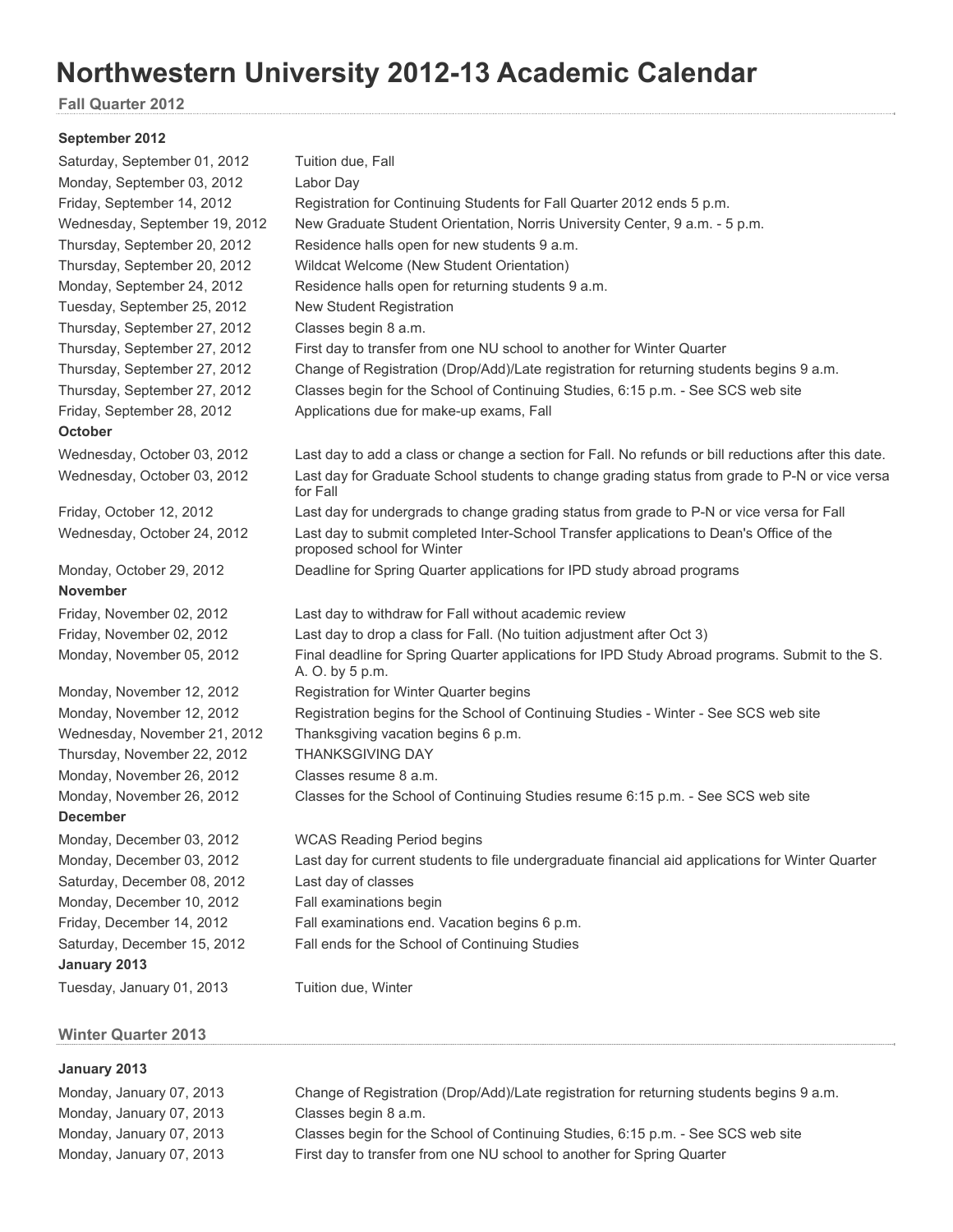| Monday, January 07, 2013                 | New and Transfer Student Registration for Winter                                                                      |
|------------------------------------------|-----------------------------------------------------------------------------------------------------------------------|
| Friday, January 11, 2013                 | Last day for Graduate School students to change grading status from grade to P-N or vice versa<br>for Winter          |
| Friday, January 11, 2013                 | Last day to add a class or change a section for Winter. No refunds or bill reductions after this<br>date              |
| Friday, January 11, 2013                 | Last day to pick up Study Abroad applications for most Fall/Full-year programs, except IPD                            |
| Friday, January 11, 2013                 | Applications due for make-up exams, Winter                                                                            |
| Monday, January 21, 2013                 | Suspension of classes for observance of Martin Luther King Jr. Day                                                    |
| Friday, January 25, 2013                 | Last day for undergrads to change grading status from grade to P-N or vice versa for Winter                           |
| <b>February</b>                          |                                                                                                                       |
| Friday, February 01, 2013                | Application deadline for Fall/Full year 2013-14 study abroad applications                                             |
| Wednesday, February 06, 2013             | Last day to submit completed Inter-School Transfer applications to Dean's Office of the<br>proposed school for Spring |
| Wednesday, February 13, 2013             | Deadline for Fall/Full-Year applications for IPD study abroad programs                                                |
| Friday, February 15, 2013                | Last day to withdraw for Winter without academic review                                                               |
| Friday, February 15, 2013                | Last day to drop a class for Winter. (No tuition adjustment after Jan. 11)                                            |
| Monday, February 25, 2013                | Registration begins for the School of Continuing Studies - Spring - See SCS web site                                  |
| Monday, February 25, 2013                | Registration for Spring Quarter begins                                                                                |
| Wednesday, February 27, 2013             | Final deadline for Fall/Full-year applications for IPD Study Abroad programs                                          |
| <b>March</b>                             |                                                                                                                       |
| Friday, March 01, 2013                   | Last day for current students to file undergraduate financial aid applications for Spring Quarter                     |
| Friday, March 01, 2013                   | Application deadline for Summer 2013 study abroad applications                                                        |
| Tuesday, March 12, 2013                  | <b>WCAS Reading Period begins</b>                                                                                     |
| Saturday, March 16, 2013                 | Winter classes end                                                                                                    |
| Monday, March 18, 2013                   | Winter exams begin                                                                                                    |
| Friday, March 22, 2013                   | Winter exams end                                                                                                      |
| Saturday, March 23, 2013<br><b>April</b> | Winter ends for the School of Continuing Studies                                                                      |
| Monday, April 01, 2013                   | Tuition due, Spring                                                                                                   |
|                                          |                                                                                                                       |

# **Spring Quarter 2013**

## **April**

| APIII                   |                                                                                                                                                                                                                                                                                                                                                                                                    |
|-------------------------|----------------------------------------------------------------------------------------------------------------------------------------------------------------------------------------------------------------------------------------------------------------------------------------------------------------------------------------------------------------------------------------------------|
| Tuesday, April 02, 2013 | Change of Registration (Drop/Add)/Late registration for returning students begins 9 a.m.                                                                                                                                                                                                                                                                                                           |
| Tuesday, April 02, 2013 | First day to transfer from one school of NU to another for Summer Session or Fall Quarter                                                                                                                                                                                                                                                                                                          |
| Tuesday, April 02, 2013 | New and Transfer Student Registration for Spring                                                                                                                                                                                                                                                                                                                                                   |
| Tuesday, April 02, 2013 | Classes begin for the School of Continuing Studies, 6:15 p.m. - See SCS web site                                                                                                                                                                                                                                                                                                                   |
| Tuesday, April 02, 2013 | Classes begin 8 a.m. (Monday classes - Tues classes skipped)<br>Note: Monday classes will be held on Tuesday on the Evanston Campus. Classes that<br>would normally be held on the first Monday of Spring Quarter will be held on Tuesday,<br>April 2, 2013. Tuesday classes will not be held the first week of Spring Quarter. The<br>schedule will return to normal on Wednesday, April 3, 2013. |
| Friday, April 05, 2013  | Applications due for make-up exams, Spring                                                                                                                                                                                                                                                                                                                                                         |
| Friday, April 05, 2013  | Financial Aid applications due for Fall/Fall Winter/Academic Year Study Abroad Programs                                                                                                                                                                                                                                                                                                            |
| Monday, April 08, 2013  | Registration for Summer begins for current undergraduate, graduate, and Continuing Studies<br>students at 9 a.m.                                                                                                                                                                                                                                                                                   |
| Monday, April 08, 2013  | Last day to add a class or change a section for Spring. No refunds or bill reductions after this<br>date                                                                                                                                                                                                                                                                                           |
| Monday, April 08, 2013  | Last day for Graduate School students to change grading status from grade to P-N or vice versa<br>for Spring                                                                                                                                                                                                                                                                                       |
| Friday, April 19, 2013  | Last day for undergrads to change grading status from grade to P-N or vice versa for Spring                                                                                                                                                                                                                                                                                                        |
| May                     |                                                                                                                                                                                                                                                                                                                                                                                                    |
| Wednesday, May 01, 2013 | Financial Aid applications due for Winter Spring/Spring-only Study Abroad programs                                                                                                                                                                                                                                                                                                                 |
| Wednesday, May 01, 2013 | Last day for current students to file undergraduate Financial Aid applications for 2013-14                                                                                                                                                                                                                                                                                                         |
|                         |                                                                                                                                                                                                                                                                                                                                                                                                    |